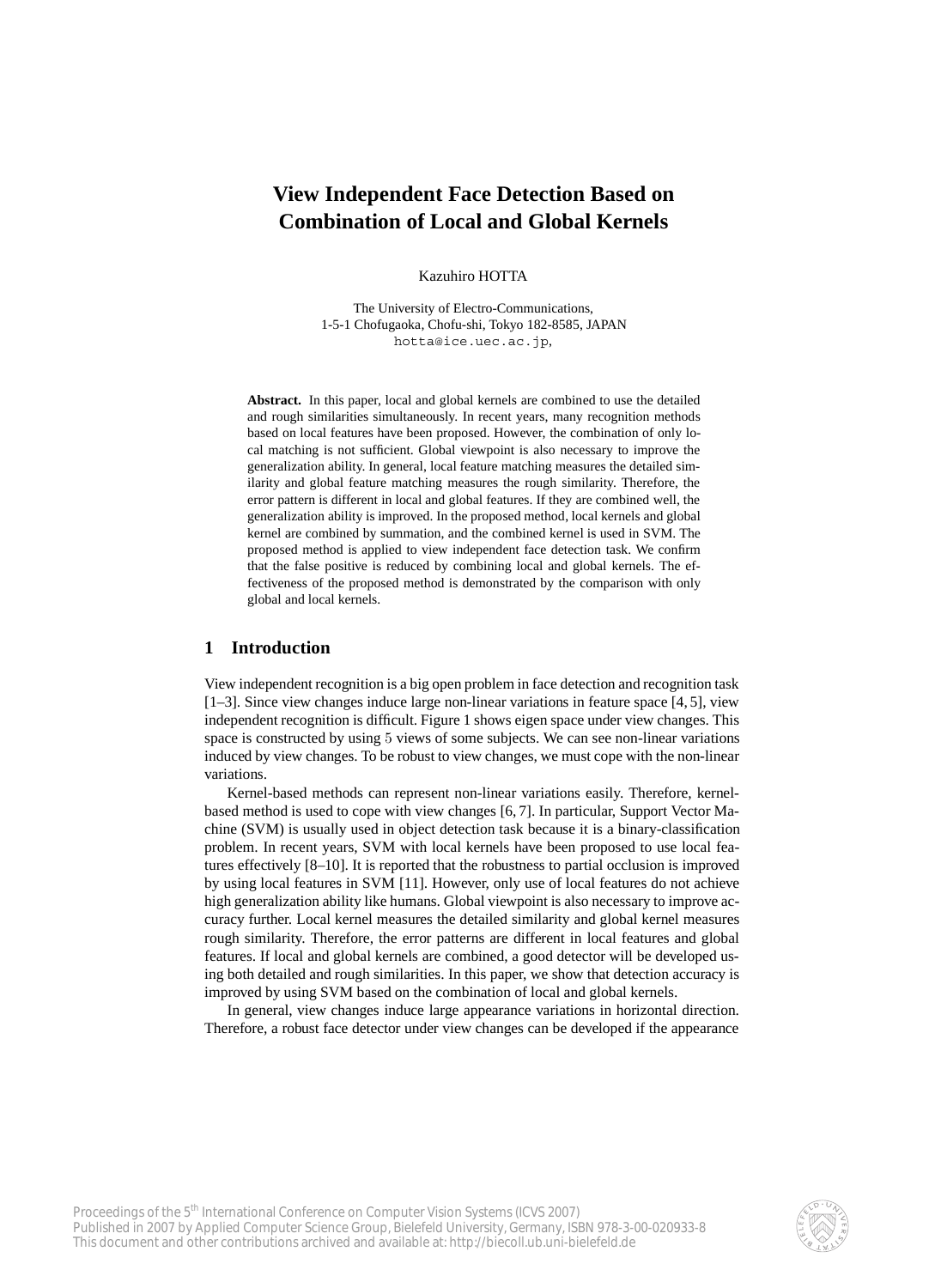

**Fig. 1.** Eigen space under view changes

changes in horizontal direction are represented well. To represent the appearance in horizontal direction, a face region is divided into horizontal rectangles. Local kernel is applied to each horizontal rectangle. Local kernel measures the similarity between horizontal regions like a montage picture. In this paper, these detailed similarities are combined with rough similarity of global kernel. To combine local kernels and global kernel, the summation of them is used. It is known that the summation of classifiers gives good performance [12, 13]. Of course, the summation of kernels satisfies Mercer's theorem [14, 15]. Since we use normalized polynomial kernel whose output is between 0 and 1 as a kernel function, the output of each kernel is combined fairly.

To evaluate the proposed method based on the combination of local and global kernels, many face images of various views and non-face images are gathered from some databases or WWW [16–18]. The generalization ability is evaluated by using Receiver Operating Characteristic curve. First, we compare the SVM with only global kernel and SVM with summation of local kernels. Next, the horizontal rectangle features are compared with the vertical rectangle features, and the effectiveness of horizontal rectangle features is shown. Finally, local kernels of horizontal rectangle features and global kernel are combined and used in SVM. We confirm that the combination of local and global kernels improves the generalization ability. In particular, false positive is reduced by combining the detailed and rough similarities. This result suggests that we should recognize the importance of global features again.

In section 2, we explain a SVM with summation kernel of rectangle features for view independent face detection. Section 3 shows the effectiveness of the proposed method by comparison with standard SVM. Conclusions and future works are described in section 4.

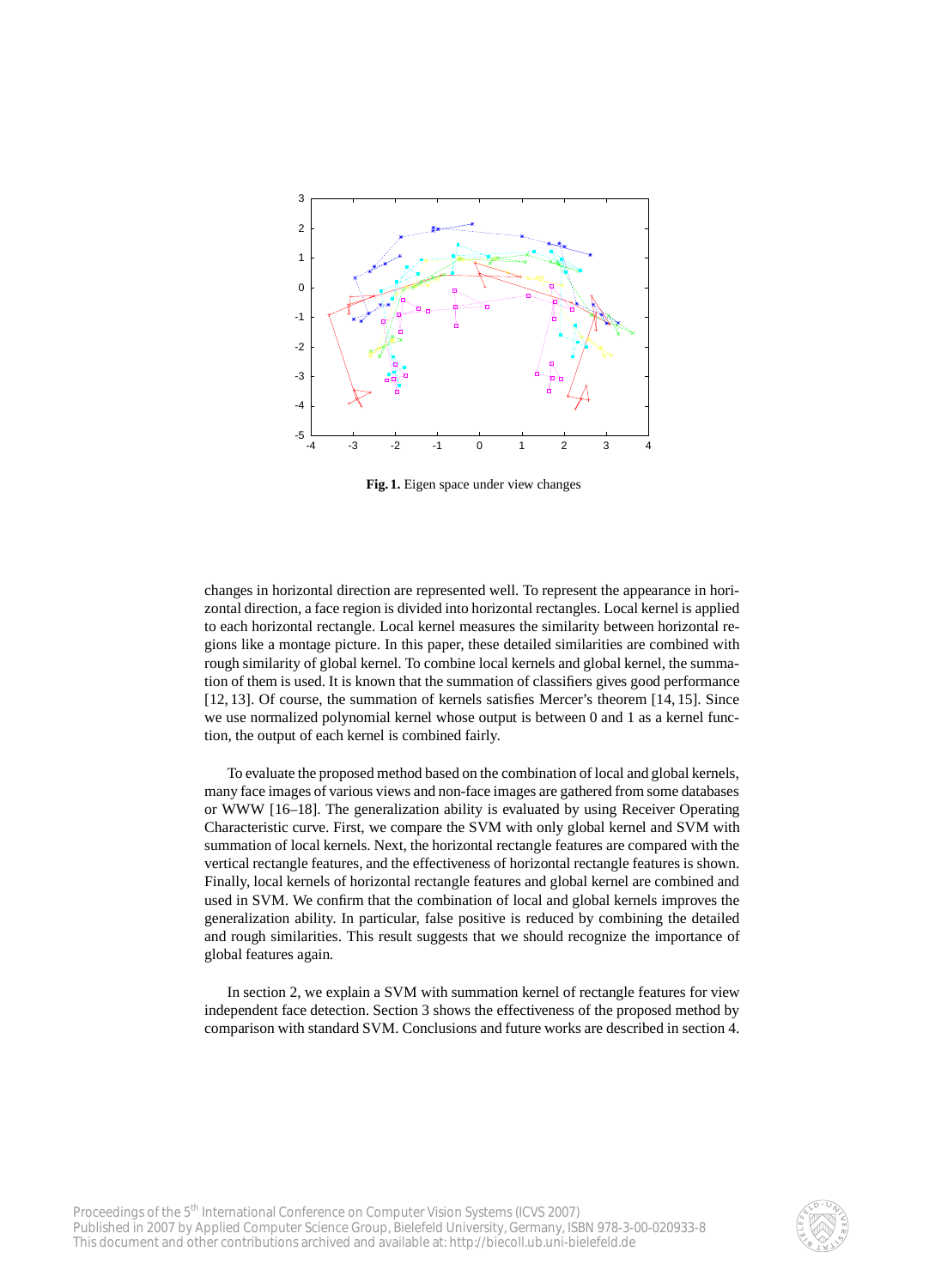

**Fig. 2.** Gabor filters and Gabor features

## **2 Proposed method**

In this paper, we want to use local appearance features to utilize local kernels effectively. For this purpose, Gabor features are used. It is known that Gabor features are robust to illumination changes. In addition, they are effective to object detection and recognition [11, 19, 20]. In section 2.1, the properties of Gabor filter are explained. Section 2.2 explains SVM based on the combination of local and global kernels.

### **2.1 Gabor filter**

In mammalian visual cortex, there are many neurons which are characterized as localized and orientation selective. It is known that Gabor filters are well fitted to the receptive field profiles of the simple cells of cat's visual cortex [21].

The outputs of Gabor filter are regarded as sparse coding, because Gabor-like receptive fields are obtained by using the constraint which maximizes the sparseness of the response to natural images [22]. It is also reported that Gabor-like filters are obtained by independent components analysis of natural images [23].

Gabor filters are defined by

$$
\psi_{\mathbf{k}}\left(\mathbf{x}\right) = \frac{\mathbf{k}^2}{\sigma^2} \exp\left(\frac{-\mathbf{k}^2 \mathbf{x}^2}{2\sigma^2}\right) \left[\exp\left(i\mathbf{kx}\right) - \exp\left(-\sigma^2/2\right)\right],\tag{1}
$$

where  $\mathbf{x} = (x, y)^T$ ,  $\mathbf{k} = k_{\nu} \exp(i\phi)$ ,  $k_{\nu} = k_{max}/f^{\nu}$ ,  $\phi = \mu \cdot \pi/4$  and  $f = \sqrt{2}$ . There are some results that Gabor features of only 1 frequency level gives good detection performance [11]. Therefore, in the following experiments, Gabor filters of 4 different orientations with 1 frequency level are used in order to speed up the recognition. The size of Gabor filters is set to  $9 \times 9$  pixels. Figure 2 shows the Gabor filters of 4 different orientations and the Gabor features of a frontal face image. Gabor outputs at many positions of face images are small and only specific positions give large values. This represents the sparseness of Gabor features.

#### **2.2 SVM based on combination of local and global kernels**

First, we explain the SVM [24, 14] briefly. SVM determines the optimal hyperplane which maximizes the margin. The margin is the distance between hyperplane and nearest sample from it. When the training set (sample and its label) is denoted as  $S = ((x_i, y_i), \ldots, (x_L, y_L)),$ the optimal hyperplane is defined by

$$
f(\boldsymbol{x}) = \sum_{i \in SV} \alpha_i y_i \boldsymbol{x}_i^T \boldsymbol{x} + b,\tag{2}
$$

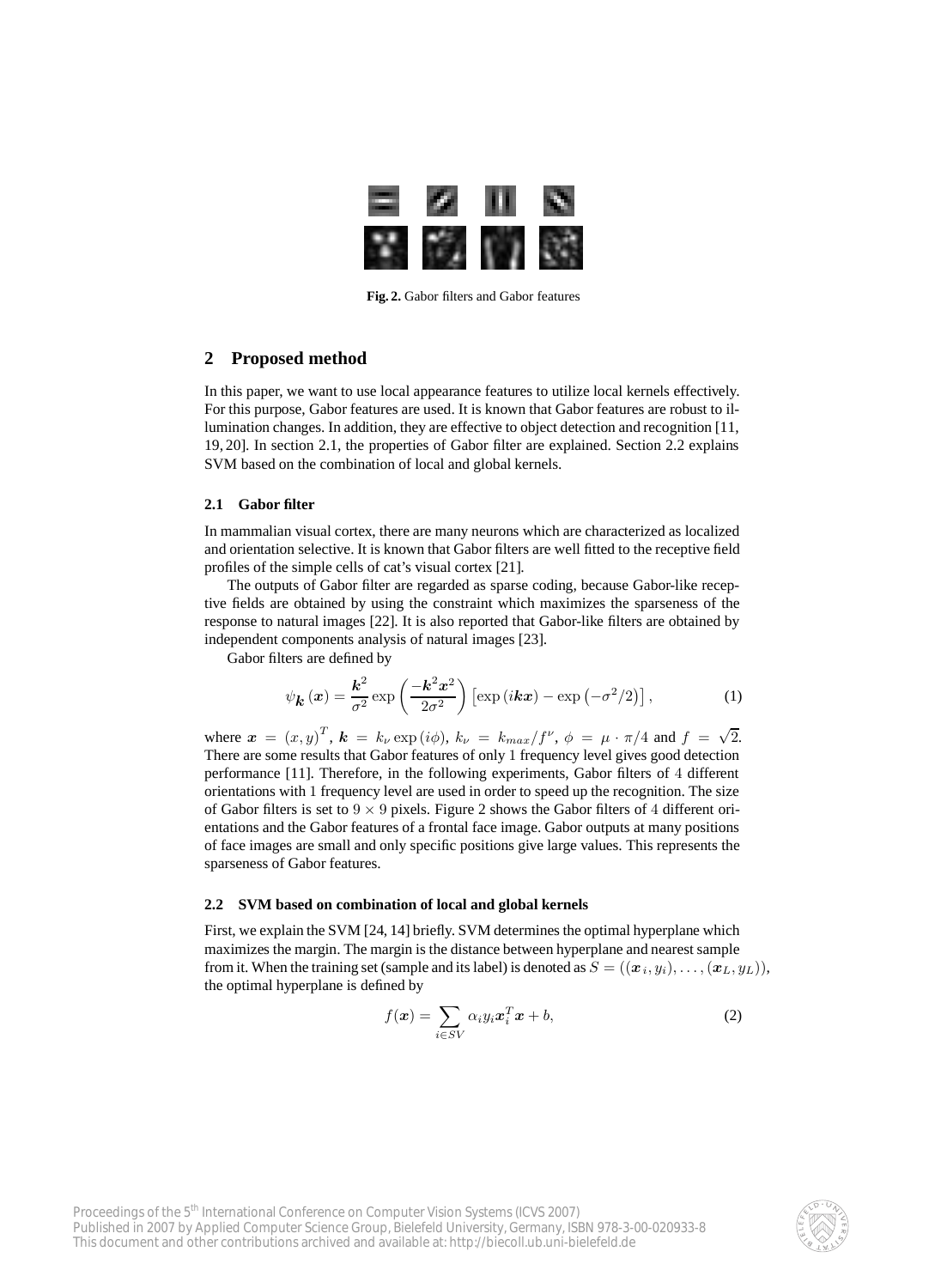where SV is a set of support vectors, b is the threshold and  $\alpha$  is the solutions of quadratic programming problem. The training samples with non-zero  $\alpha$  are called support vectors.

This assumes the linearly separable case. In the linearly non-separable case, the nonlinear transform  $\Phi(x)$  can be used. The training samples are mapped into high dimensional space by  $\Phi(x)$ . By maximizing the margin in high dimensional space, non-linear classification can be done. If inner product  $\Phi(x)^T \Phi(y)$  in high dimensional space is computed by kernel  $K(x, y)$ , then training and classification can be done without mapping into high dimensional space. The optimal hyperplane using kernel is defined by

$$
f(\boldsymbol{x}) = \sum_{i \in SV} \alpha_i y_i \Phi(\boldsymbol{x}_i)^T \Phi(\boldsymbol{x}) + b,
$$
  
= 
$$
\sum_{i \in SV} \alpha_i y_i K(\boldsymbol{x}_i, \boldsymbol{x}) + b.
$$
 (3)

Mercer's theorem gives whether  $K(x, y)$  is the inner product in high dimensional space. The necessary and sufficient conditions are symmetry  $K(x, y) = K(y, x)$  and positive semi-definiteness of kernel matrix  $\mathbf{K} = (K(\mathbf{x}_i, \mathbf{x}_j))_{i,j=1}^L$ . If  $\boldsymbol{\beta}^T \mathbf{K} \boldsymbol{\beta} \ge 0$  where  $\beta \in \Re$  is satisfied, *K* is a positive semi-definite matrix. It is known that summation and production of kernels satisfies Mercer's theorem [14, 15].

Next, we consider the type of kernel function. Gaussian kernel gives good performance when the parameter is set well. However, the optimal parameter selection is not easy task. It is reported that normalized polynomial kernel gives the comparable performance with Gaussian kernel using optimal parameter [25]. In addition, parameter dependency of normalized polynomial kernel is much lower than that of Gaussian kernel. Of course, normalized kernel satisfies Mercer's theorem [26]. Therefore, we use normalized polynomial kernel as the kernel function. Normalized polynomial kernel is defined as

$$
K(\boldsymbol{x}, \boldsymbol{y}) = \frac{(1 + \boldsymbol{x}^T \boldsymbol{y})^d}{\sqrt{(1 + \boldsymbol{x}^T \boldsymbol{x})^d (1 + \boldsymbol{y}^T \boldsymbol{y})^d}}.
$$
(4)

By normalizing the output of standard polynomial kernel, the kernel value is between 0 and 1 like Gaussian kernel. In the following experiments, the optimal value of  $d$  is determined by using the error rate to validation set.

In this paper, normalized polynomial kernel is applied to horizontal rectangle features and global features. Local kernel applied to horizontal rectangle features is defined as

$$
K_{lp}(\boldsymbol{x}, \boldsymbol{y}) = K_l(A_p^T \boldsymbol{x}, A_p^T \boldsymbol{y}) = \frac{(1 + \boldsymbol{x}^T A_p A_p^T \boldsymbol{y})^d}{\sqrt{(1 + \boldsymbol{x}^T A_p A_p^T \boldsymbol{x})^d (1 + \boldsymbol{y}^T A_p A_p^T \boldsymbol{y})^d}},
$$
(5)

where  $A_p$  is the diagonal matrix and p is the p-th horizontal rectangle features. We assign 1 to only diagonals that correspond to the elements used as local features in local kernel. The other elements in  $A_p$  are 0. For example,  $A_p(1,1)$  is 1 when the first element of a feature vector is used in local kernel. On the other hand, global kernel applied to global features is denoted as  $K_g(x, y)$ . This is the same as equation (4) when x and y are global features.

The local and global kernels are combined and used as a kernel in SVM. In this paper, the summation is used to combine the kernels. It is reported that the summation kernel is

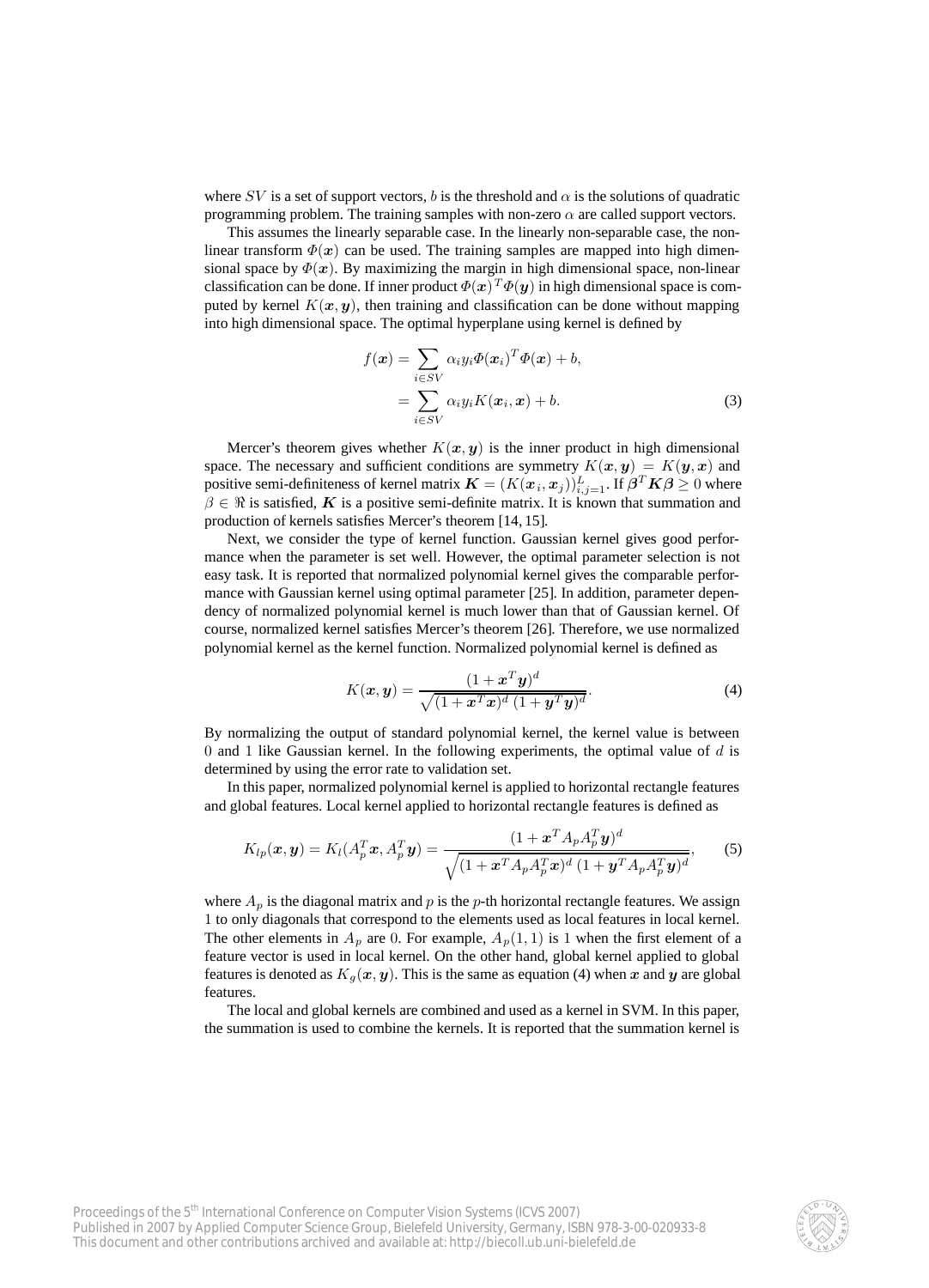more robust to partial occlusion than the production kernel [11]. In [11], only local kernels with same size are combined. In this paper, local and global kernels are combined to use the detailed and rough similarities simultaneously. We demonstrate that the combination of local and global kernel improves the generalization ability. The combined kernel is defined as

$$
K_{comb}(\boldsymbol{x}, \boldsymbol{y}) = K_g(\boldsymbol{x}, \boldsymbol{y}) + \sum_p K_{lp}(\boldsymbol{x}, \boldsymbol{y}).
$$
 (6)

The proof that this kernel satisfies Mercer's theorem is easy [14]. When  $K_g$  and  $K_l$  satisfy Mercer's theorem,  $\beta^T K_g \beta \ge 0$  and  $\beta^T K_i \beta \ge 0$  where  $K_g$  is the kernel matrix of  $K_g$ ,  $K_l$  is the kernel matrix of  $K_l$  and  $\beta \in \Re$ . Therefore, the summation of them satisfies Mercer's theorem as follows.

$$
\boldsymbol{\beta}^T(\boldsymbol{K}_g + \boldsymbol{K}_l)\boldsymbol{\beta} = \boldsymbol{\beta}^T\boldsymbol{K}_g\boldsymbol{\beta} + \boldsymbol{\beta}^T\boldsymbol{K}_l\boldsymbol{\beta} \geq 0. \tag{7}
$$

In the following experiments, the combination of local and global kernels is compared with only global kernel and the summation of only local kernels. The effectiveness of combination of local and global kernels is demonstrated in section 3.

## **3 Experiments**

In section 3.1, Image database used in this paper is described. Section 3.2 shows the evaluation result on face detection. First, the results of only local kernels and global kernel are shown. Next, the effectiveness of horizontal rectangle features under view changes is shown by the comparison with vertical rectangle features. Finally, we demonstrate that the combination of local and global kernels improves generalization ability.

### **3.1 Image database**

In this paper, HOIP face database<sup>1</sup> and PICS database [16] are used as face images. The face images with little shadows obtained from PIE face database [17] are also used. The face regions of these images are cropped by using the positions of eyes, nose and mouth. Examples of face images are shown in Figure 3 (a). The face images captured under various environment are included. The size of these images is  $44 \times 44$  pixels. Gabor features are extracted at an interval of 1 pixel from  $44 \times 44$  pixel's images. Since the size of Gabor filters is  $9 \times 9$  pixels, the peripheral 4 pixels of each side of a image can not extract Gabor features. As a result,  $1,296 (= 18$  (height)  $\times$  18 (width)  $\times$  4 (orientations)) dimensional Gabor features are obtained from one image.

In the following experiments, these face images are divided into 3 sets. Each set includes 2, 010 face images of various views. The first set is used for training the SVM. The second set is used for selecting the parameters of SVM. The optimal parameters are determined by using the error rate to the second set. The third set is used for evaluating the true positive rate.



 $1$  The facial data in this paper are used by permission of Softpia Japan, Research and Development Division, HOIP Laboratory. It is strictly prohibited to copy, use, or distribute the facial data without permission.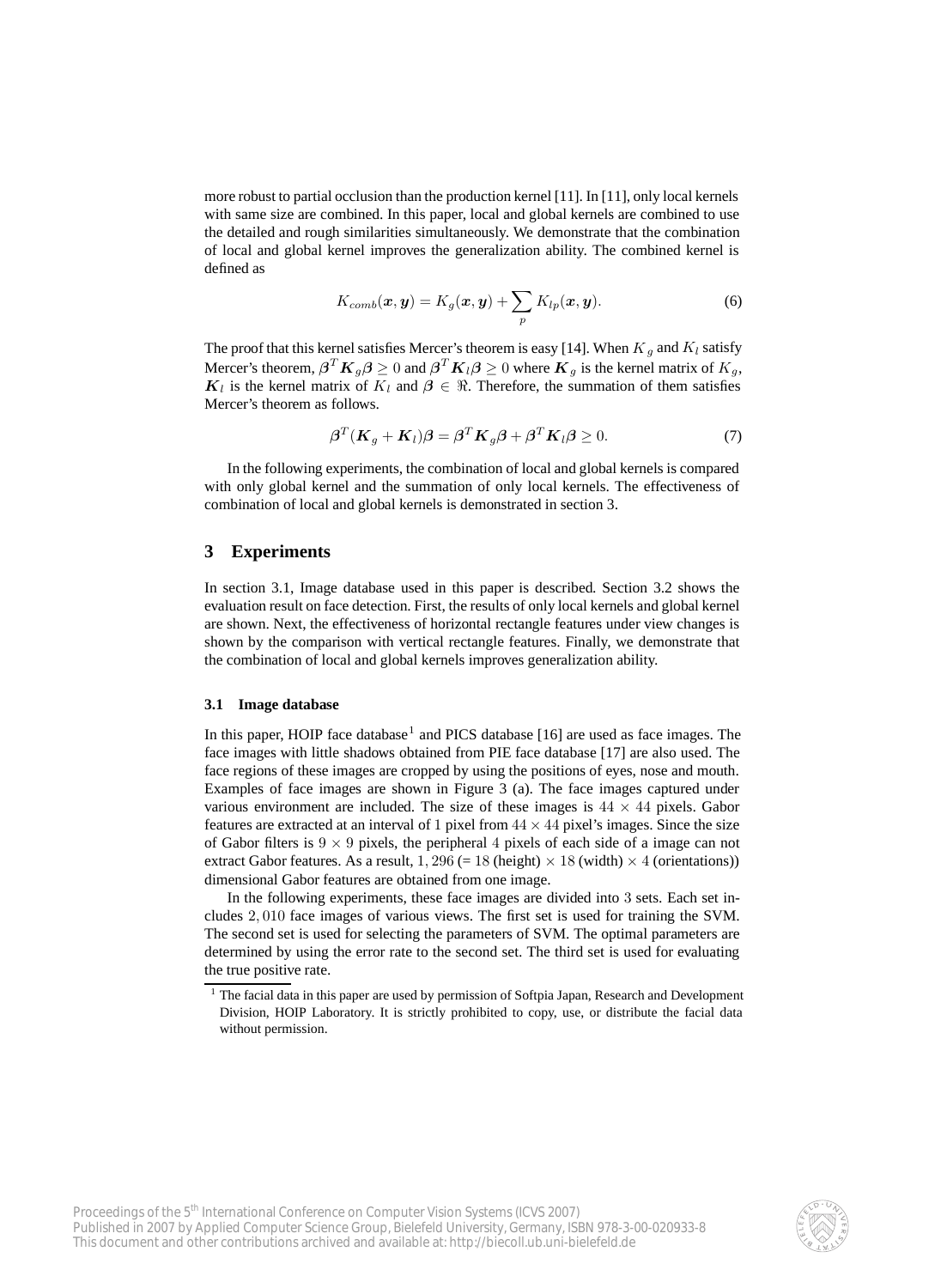

(b) Examples of non-face images

**Fig. 3.** Face and non-face images

On the other hand, the non-face images are obtained by PICS database [16], pbic database [18] and WWW. The 17, 750 images with  $44 \times 44$  pixels are cropped randomly from PICS and WWW images. Examples of non-face images are shown in Figure 3 (b). These images are divided into 2 sets. The first set which includes 8, 875 images is used for training the SVM. The second set (remaining images) is used for selecting the parameters of SVM. The 100 pbic images are used for evaluating false positive rate.

#### **3.2 Evaluation**

First, we explain how to evaluate the performance. Face detection has two measures for evaluation; false positive rate (FPR) and true positive rate (TPR). False positive is that non-face sample is misclassified as the face class. True positive is that face sample is classified correctly. To evaluate two measures simultaneously, Receiver Operating Characteristic (ROC) curve is used [27]. When the threshold  $b$  in equation (3) is changed, FPR and TPR are changed. Therefore, the performance of a classifier becomes a curve on FPR-TPR space. In this paper, 100 images obtained from the pbic database are used to evaluate false positive rate. The trained face detector is applied to 100 images at an interval of 1 pixel. The 7,670, 478 non-face regions of  $44 \times 44$  pixels are obtained from 100 pbic images. All regions are used to compute false positive rate. On the other hand, true positive rate is computed by using the third face set described in previous section. In the following experiments, the threshold is changed until TPR achieves 99%.

In this paper, local kernels are applied to horizontal rectangle features with nonoverlapped manner. Figure 4 shows how to apply local kernels. The horizontal rectangles on Gabor features show local kernels. Since Gabor features extracted from one sample is 18 (height)  $\times$  18 (width)  $\times$  4 (orientations) dimensional features, local kernels are applied to  $3 \times 18 \times 4$ ,  $6 \times 18 \times 4$  and  $9 \times 18 \times 4$  dimensional horizontal rectangle regions. When local kernels are applied to  $3 \times 18 \times 4$  dimensional region, 6 local kernels are summed because local kernels are arranged with non-overlapped manner.

First, we evaluate SVM with only global kernel and SVM with summation of only local kernels. Figure 5 shows the ROC curves of them. The horizontal axis shows FPR. The vertical axis shows TPR. High TPR and low FPR means good performance. Therefore, upper left curve is the best. Namely, SVM with local kernels of  $6 \times 18 \times 4$  dimensions is the best. The horizontal rectangle regions of  $6 \times 18 \times 4$  dimensions cover eyes, nose and mouth well. Therefore, this kernel gives the superior performance than others.

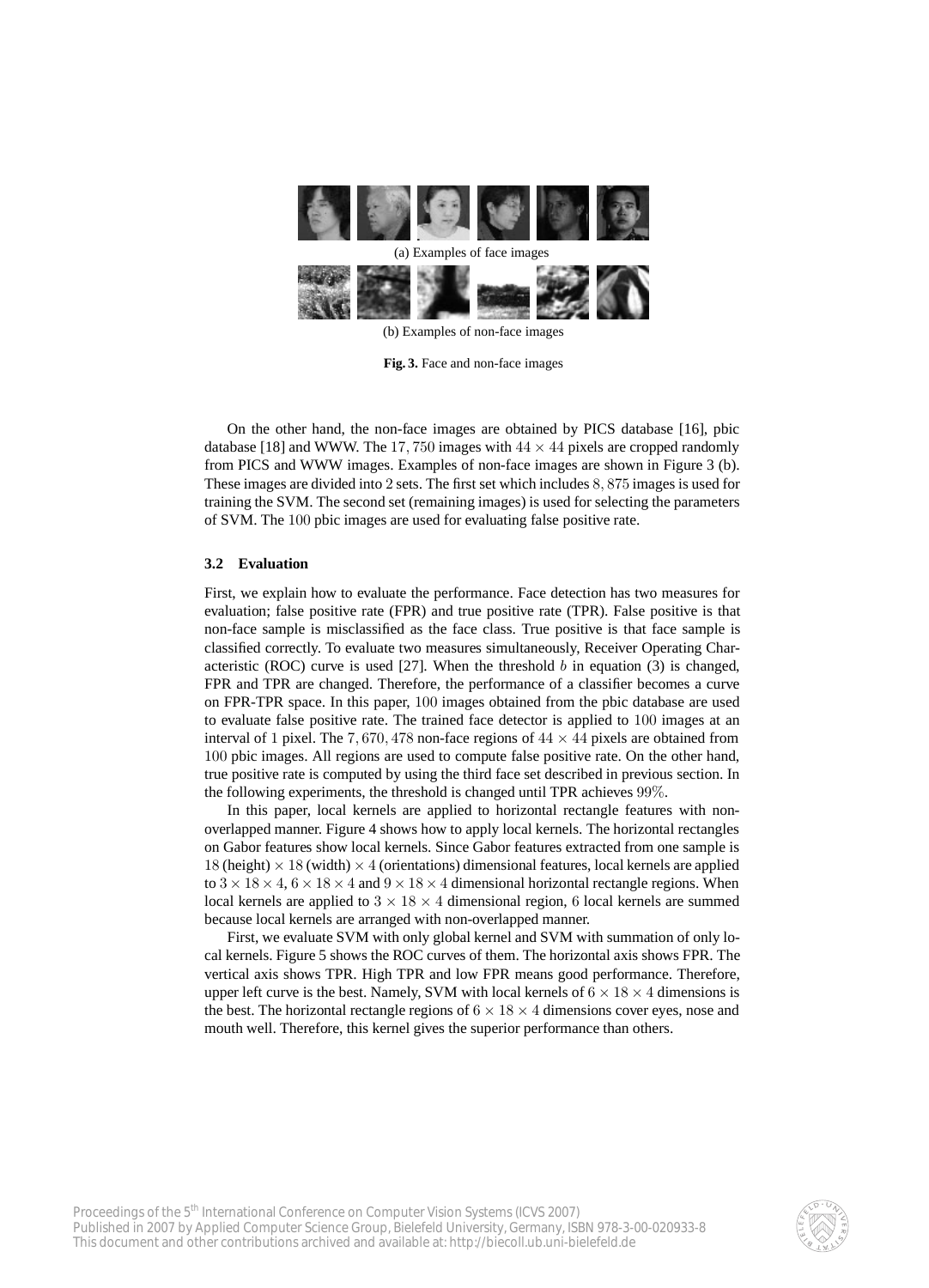

**Fig. 4.** How to apply local kernels

To show the effectiveness of horizontal rectangle features under view changes, it is compared with vertical rectangle features. In the previous experiment, horizontal features of  $6 \times 18 \times 4$  dimensions gives the best result. Therefore, local kernels are applied to the vertical rectangle features of  $18 \times 6 \times 4$  dimensional regions with non-overlapped manner. How to evaluate is the same as the previous experiment. Figure 6 shows the comparison result. We understand that horizontal rectangle features gives much better accuracy under view changes than vertical rectangle features. This is because the view changes include large appearance variations in horizontal direction. Therefore, a robust detector under view changes can be developed if horizontal appearance variations are represented well.

Finally, we combine global kernel and local kernels of horizontal rectangle features to improve the generalization ability further. Local kernel measures the detailed similarity and global kernel measures the rough similarity. Therefore, there is the case that local features based method mis-classifies the samples which are classified easily by global features. By combining local and global kernels, both properties of local and global features are used simultaneously. In this experiment, we combine global kernel and local kernel of  $6 \times 18 \times 4$  dimensions. Figure 7 shows the ROC curve. To compare the performance, the ROC curves of only global kernel and the summation of only local kernels of  $6 \times 18 \times 4$  dimensions are also shown. Figure 7 demonstrates that the combination of local and global kernels improves the generalization ability. In particular, the number of false positive is reduced by combining local and global kernels. This result means that false positive samples which are similar locally are classified correctly by using rough similarity. Namely, the properties of local and global kernels are combined well in SVM.

# **4 Conclusion**

In this paper, local and global kernels are combined to use the detailed and rough similarities simultaneously. The recognition methods based on local features have been proposed in recent years. However, the use of only local similarities is not sufficient. Global viewpoint is also necessary to improve the generalization ability because error pattern is not the same in local and global features. In the experiments, the false positive is reduced by combining local and global kernels, the generalization ability is improved. This result suggests that we should recognize the importance of global features again.

In this paper, the proposed method is applied to view independent face detection task. However, the proposed idea can be applied to other recognition tasks. It may be useful in context-based recognition [28, 29]. Global context information can be introduced as a global kernel directly. The combination of local features and global context may improve the recognition accuracy. The proposed method will be applied to general object recognition task [30, 31], and the effectiveness of global context will be evaluated.

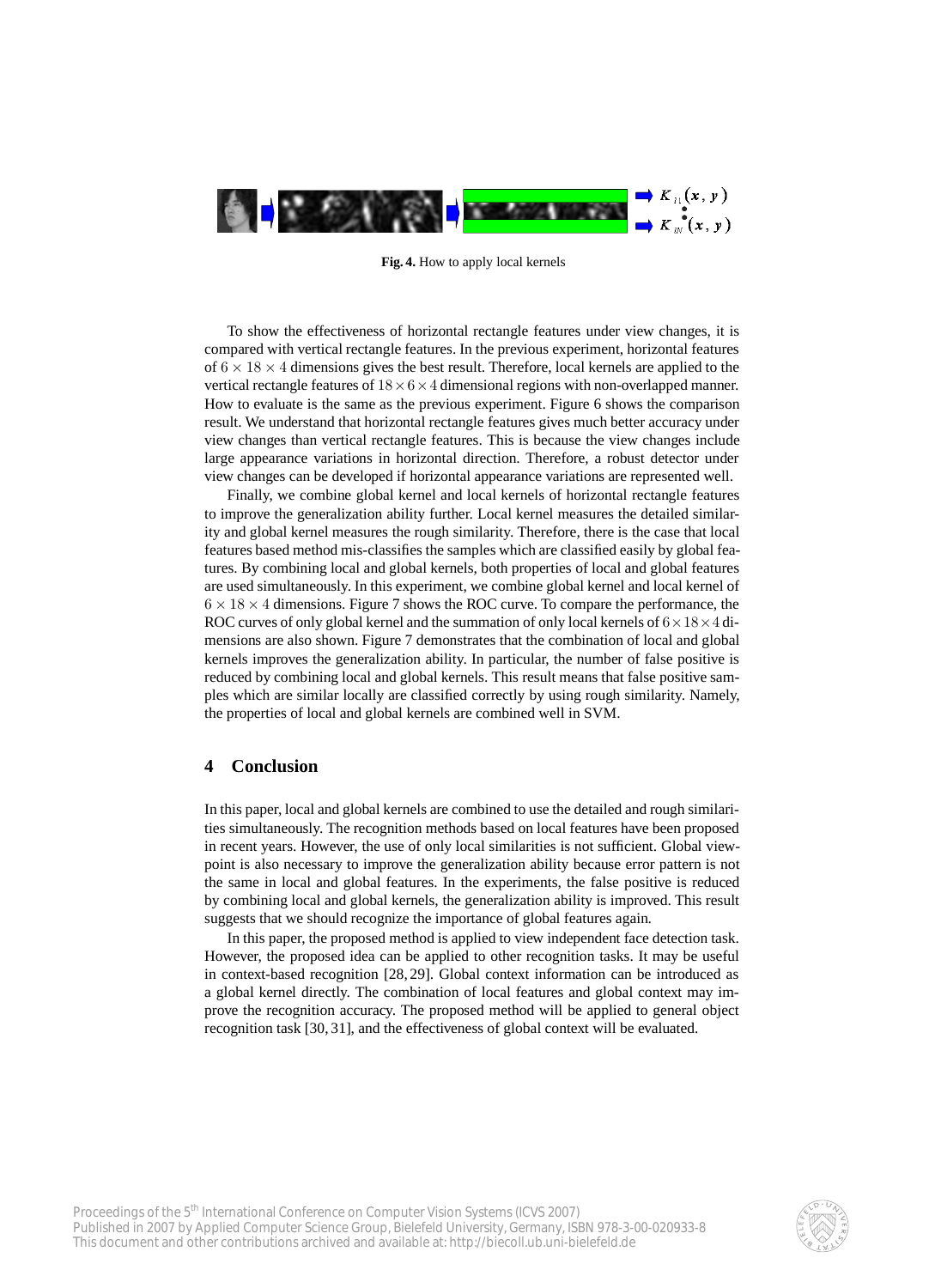

**Fig. 5.** Comparison results using ROC curve

## **References**

- 1. E.Hjelmas and B.K.Low, "Face detection: A survey," *Computer Vision and Image Understanding* **83**(2), pp. 236–274, 2001.
- 2. M.-H.Yang, D.Kriegman, and N.Ahuja, "Detecting faces in images: A survey," *IEEE Trans. Pattern Analysis and Machine Intelligence* **24**(1), pp. 34–58, 2002.
- 3. W.Zhao, R.Chellappa, P.J.Phillips, and A.Rosenfeld, "Face recognition: A literature survey," *ACM Computing Surveys* **35**(4), pp. 399–458, 2003.
- 4. P.J.Phillips, P.Grother, R.J.Micheals, D.H.Blackburn, E.Tabassi, and J.M.Bone, "Frvt2002: Evaluation report," tech. rep., NISTIR6965, http://frvt.org, 2003.
- 5. H.Murase and S.K.Nayar, "Visual learning and recognition of 3d objects from appearance," *International Journal of Computer Vision* **14**(1), pp. 5–24, 1995.
- 6. Y.Li, S.Gong, and H.Liddell, "Support vector regression and classification based multi-view face detection," in *Proc. fourth IEEE International Conference on Automatic Face and Gesture Recognition*, pp. 300–305, 2000.
- 7. K.Hotta, "View independent video-based face recognition using posterior probability in kernel fisher discriminant space," in *Proc. 3rd International Conference on Advances in Pattern Recognition (Lectures Notes in Computer Science, Vol.3687)*, pp. 103–111, 2005.
- 8. K.Hotta, "Support vector machine with local summation kernel for robust face recognition," in *Proc. 17th International Conference on Pattern Recognition*, pp. 482–485, 2004.
- 9. C.Wallraven and B.Caputo, "Recognition with local features: the kernel recipe," in *Proc. 9th IEEE International Conference on Computer Vision*, pp. 257–264, 2003.
- 10. S.Boughorbel, J.-P.Tarel, and F.Fleuret, "Non-mecer kernels for svm object recognition," in *Proc. British Machine Vision Conference*, 2004.

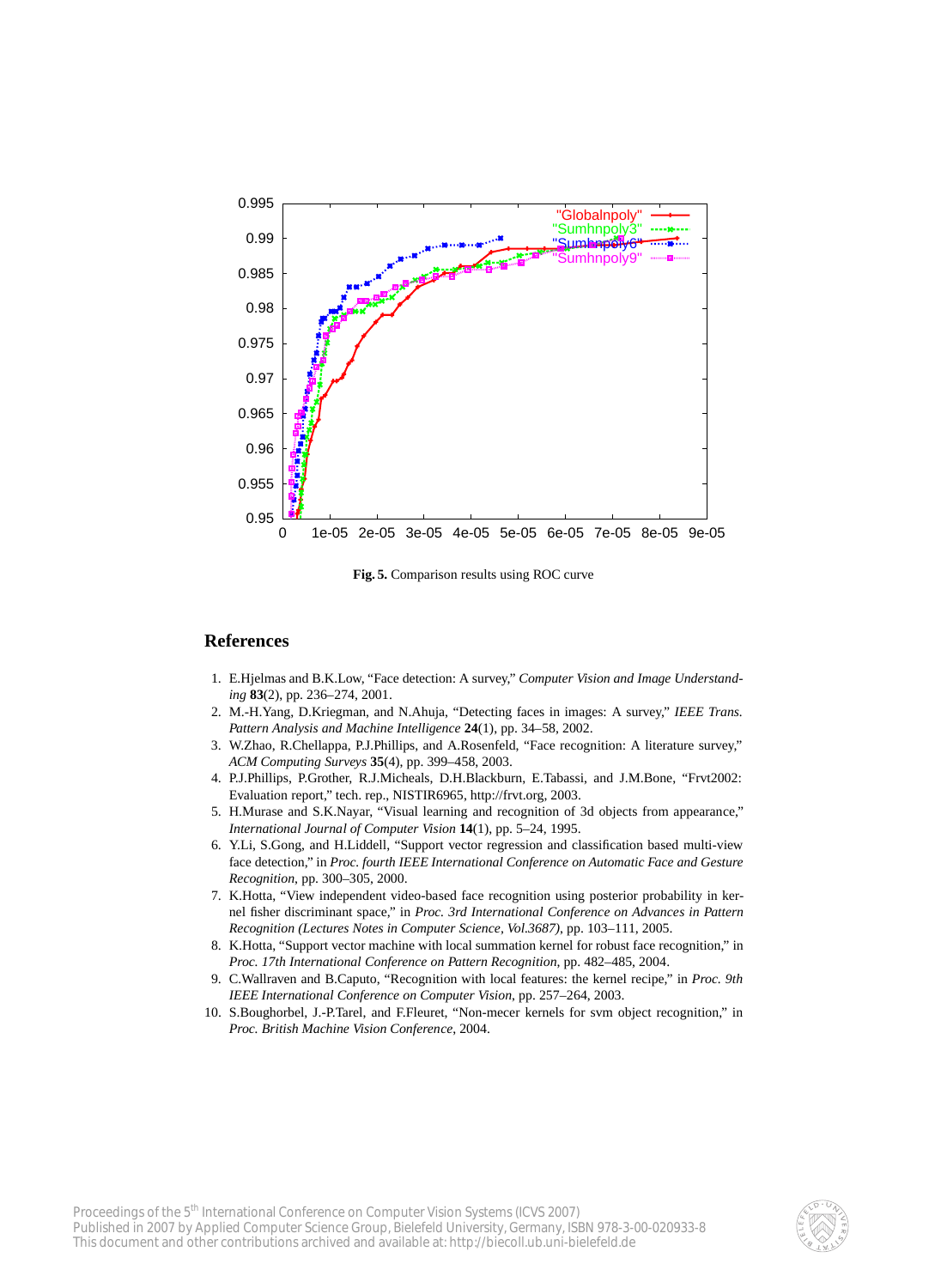

**Fig. 6.** Comparison horizontal and vertical rectangle features

- 11. K.Hotta, "A robust face detector under partial occlusion," in *Proc. IEEE International Conference on Image Processing*, pp. 597–600, 2004.
- 12. J.Kittler, M.Hatef, R.P.W.Duin, and J.Matas, "On combining classifiers," *IEEE Trans. Pattern Analysis and Machine Intelligence* **20**(3), pp. 226–239, 1998.
- 13. P.Viola and M.J.Jones, "Robust real-time face detection," *International Journal of Computer Vision* **57**(2), pp. 137–154, 2004.
- 14. N.Cristianini and J.Shawe-Taylor, *An Introduction to Support Vector Machines*, Cambridge University Press, 2000.
- 15. D.Haussler, "Convolution kernels on discrete structures," tech. rep., UCSC-CRL-99-10, 1999.
- 16. *The Psychological Image Collection at Stiring University*. http://pics.psych.stir.ac.uk/.
- 17. T.Sim, S.Baker, and M.Bsat, "The cmu pose, illumination, and expression (pie) database," in *Proc. fifth IEEE International Conference on Automatic Face and Gesture Recognition*, pp. 53– 58, 2002.
- 18. *Pedstrian and Bicycle Information Center Image Library*. http://www.pedebikeimages.org/ Dan Burden.
- 19. M. Lades, J. C. Vorbrüggen, J. Buhmann, J. Lange, C. v.d. Malsburg, R. P. Würtz, and W. Konen, "Distortion invariant object recognition in the dynamic link architecture," *IEEE Trans. Computer* **42**(3), pp. 300–311, 1993.
- 20. T.Serre, L.Wolf, and T.Poggio, "Object recognition with features inspired by visual cortex," in *Proc. IEEE Conference on Computer Vision and Pattern Recognition*, pp. 994–1000, 2005.
- 21. J.P.Jones and L.A.Palmer, "An evaluation of the two-dimensional gabor filter model of simple receptive fields in the cat striate cortex," *J. Neurophysiology* **58**, pp. 1233–1258, 1987.
- 22. B.A.Olshausen and D.J.Field, "Emergence of simple-cell receptive field properties by learning a sparse code for natural images," *Nature* **381**(13), pp. 607–609, 1996.